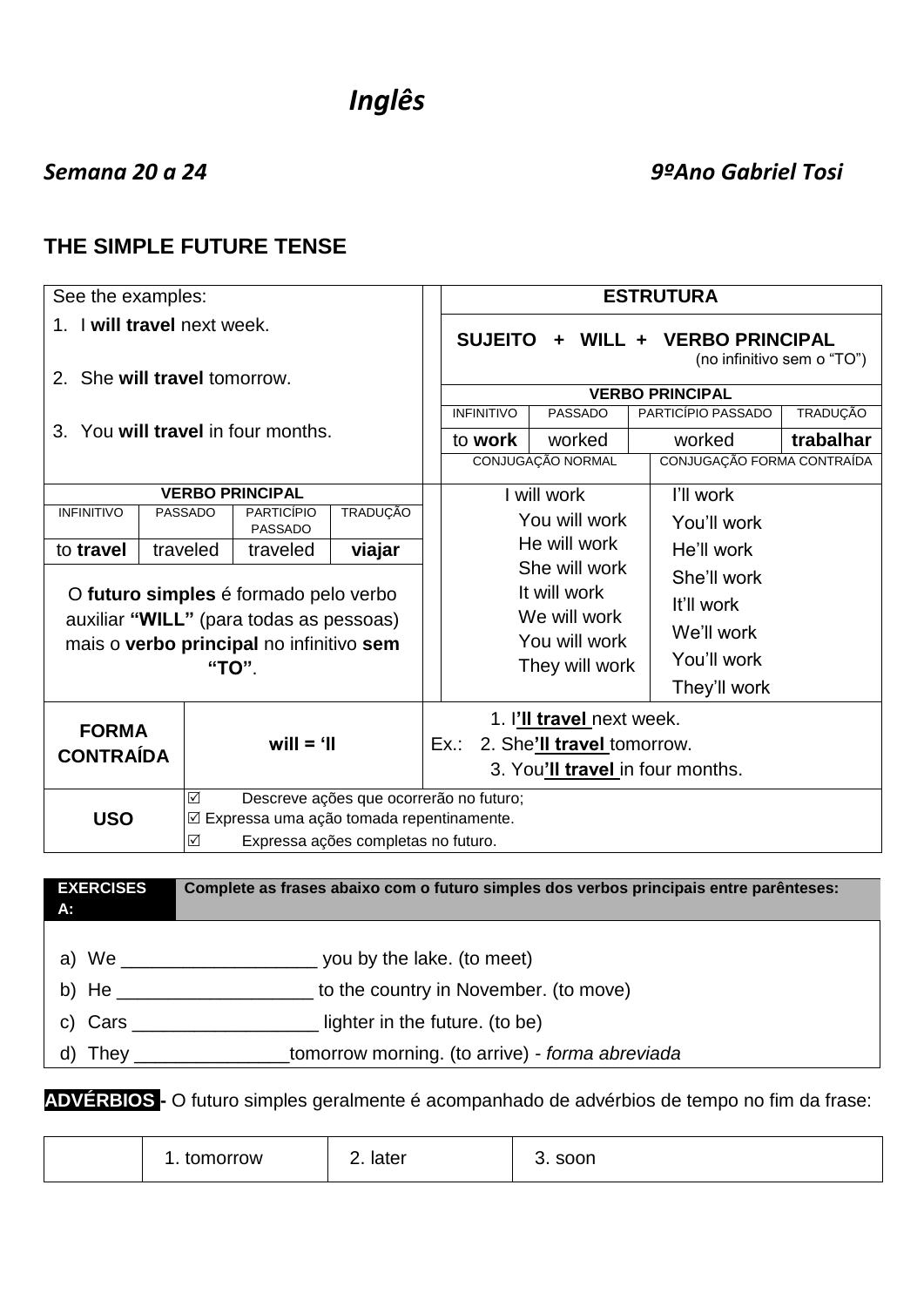| <b>NO FIM</b><br><b>DA</b><br><b>FRASE</b> | 4. next          | day week<br>weekend<br>month<br>year | 5. in two (three, four) | days<br>weeks<br>months<br>years |
|--------------------------------------------|------------------|--------------------------------------|-------------------------|----------------------------------|
|                                            | 6. the following | day week<br>weekend<br>month<br>year |                         |                                  |

## **II - THE SIMPLE FUTURE TENSE – NEGATIVE FORM**

| See the examples:                                                |          |                                        |          |                                       |                                      |                      |                            | <b>ESTRUTURA</b>       |                                          |
|------------------------------------------------------------------|----------|----------------------------------------|----------|---------------------------------------|--------------------------------------|----------------------|----------------------------|------------------------|------------------------------------------|
| I will not travel next week.<br>2. She will not travel tomorrow. |          |                                        |          |                                       | <b>SUJEITO</b>                       | $+$ WILL $+$ NOT $+$ |                            | <b>PRINCIPAL</b>       | <b>VERBO</b><br>(no infinitivo sem o TO) |
|                                                                  |          |                                        |          |                                       |                                      |                      |                            | <b>VERBO PRINCIPAL</b> |                                          |
|                                                                  |          |                                        |          |                                       | <b>INFINITIVO</b>                    | <b>PASSADO</b>       |                            | PARTICÍPIO PASSADO     | <b>TRADUÇÃO</b>                          |
| <b>VERBO PRINCIPAL</b>                                           |          |                                        |          | to work                               | worked                               |                      | worked                     | trabalhar              |                                          |
| Infinitivo                                                       | Passado  | Particípio Passado                     | Tradução |                                       |                                      | CONJUGAÇÃO NORMAL    | CONJUGAÇÃO FORMA CONTRAÍDA |                        |                                          |
| to travel                                                        | traveled | traveled                               | viajar   |                                       | I will not work<br>You will not work |                      |                            | I won't work           |                                          |
|                                                                  |          | Acrescenta-se a partícula de negação   |          |                                       |                                      |                      |                            | You won't work         |                                          |
|                                                                  |          | "NOT" depois do verbo auxiliar "WILL". |          |                                       | He won't work<br>He will not work    |                      |                            |                        |                                          |
| <b>FORMA</b>                                                     |          |                                        |          |                                       | She won't work<br>She will not work  |                      |                            |                        |                                          |
| will not $=$ won't<br><b>CONTRAÍDA</b>                           |          |                                        |          |                                       | It will not work<br>It won't work    |                      |                            |                        |                                          |
| 1. I won't travel next week.                                     |          |                                        |          |                                       | We will not work                     |                      | We won't work              |                        |                                          |
| Ex.:                                                             |          |                                        |          |                                       | You will not work                    |                      |                            | You won't work         |                                          |
| 2. She won't travel tomorrow.                                    |          |                                        |          | They will not work<br>They won't work |                                      |                      |                            |                        |                                          |

\_\_\_\_\_\_\_\_\_\_\_\_\_\_\_\_\_\_\_\_\_\_\_\_\_\_\_\_\_\_\_\_\_\_\_\_\_\_\_\_\_\_\_\_\_\_\_\_\_\_\_\_\_\_\_\_\_\_\_\_\_\_\_\_\_\_\_\_\_\_\_\_\_\_

## **EXERCISES B: Coloque as frases abaixo na forma negativa:**

a) They will see the movie next week.

*neg.:* \_\_\_\_\_\_\_\_\_\_\_\_\_\_\_\_\_\_\_\_\_\_\_\_\_\_\_\_\_\_\_\_\_\_\_\_\_\_\_\_\_\_\_\_\_\_\_\_\_\_\_\_\_\_\_\_\_\_\_\_\_\_\_\_\_\_\_\_\_\_\_\_\_\_

b) He'll play soccer tomorrow. *neg.:*

## **III - THE SIMPLE FUTURE TENSE – INTERROGATIVE FORM**

See the examples:

1. **Will** I **travel** next week?

#### **ESTRUTURA**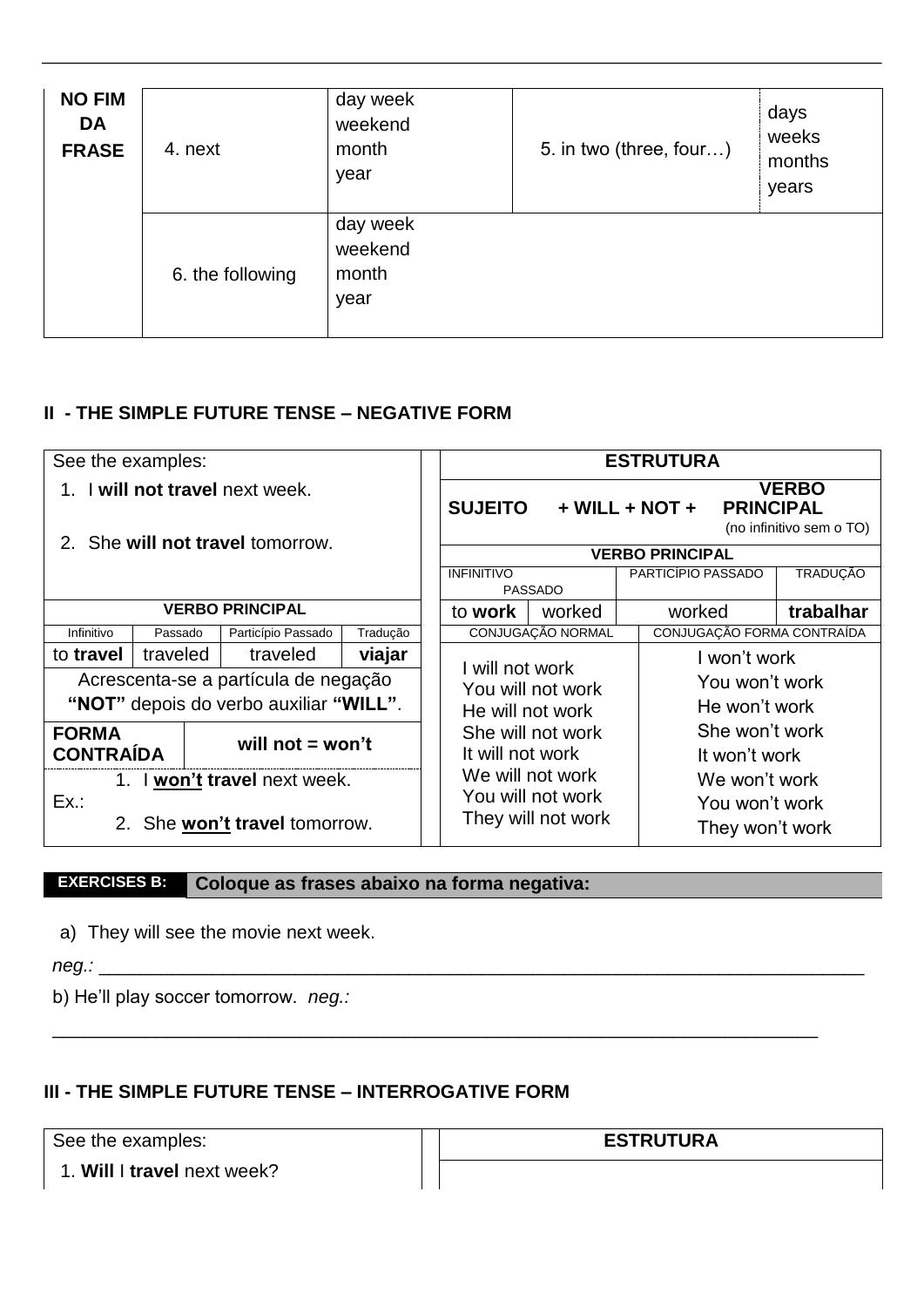| 2. Will she travel tomorrow?                         |                        |                       |          | <b>WILL</b> |                                                                                                                   | + SUJEITO + VERBO PRINCIPAL | (no infinitivo sem o TO) |
|------------------------------------------------------|------------------------|-----------------------|----------|-------------|-------------------------------------------------------------------------------------------------------------------|-----------------------------|--------------------------|
|                                                      | <b>VERBO PRINCIPAL</b> |                       |          |             |                                                                                                                   | <b>VERBO PRINCIPAL</b>      |                          |
| Infinitivo                                           | Passado                | Particípio<br>passado | Tradução | Infinitivo  | Passado                                                                                                           | Particípio<br>passado       | Tradução                 |
| to travel                                            | traveled               | traveled              | viajar   | to work     | worked                                                                                                            | worked                      | trabalhar                |
| Coloca-se o verbo auxiliar will antes do<br>sujeito. |                        |                       |          |             | Will I work?<br>he work?<br>Will she work?<br>Will it work?<br>Will we work?<br>Will you work?<br>Will they work? | Will you work? Will         |                          |

## **EXERCISES C: Coloque as frases abaixo na forma interrogativa:**

a) They will see the movie next week.

*int.:* \_\_\_\_\_\_\_\_\_\_\_\_\_\_\_\_\_\_\_\_\_\_\_\_\_\_\_\_\_\_\_\_\_\_\_\_\_\_\_\_\_\_\_\_\_\_\_\_\_\_\_\_\_\_\_\_\_\_\_\_\_\_\_\_\_\_\_\_\_\_\_\_\_\_\_

b) He'll play soccer tomorrow. *int.:*

#### **EXERCISES D: Coloque os verbos entre parênteses no futuro simples nas frases abaixo:**

\_\_\_\_\_\_\_\_\_\_\_\_\_\_\_\_\_\_\_\_\_\_\_\_\_\_\_\_\_\_\_\_\_\_\_\_\_\_\_\_\_\_\_\_\_\_\_\_\_\_\_\_\_\_\_\_\_\_\_\_\_\_\_\_\_\_\_\_\_\_\_\_\_\_\_

- 1) You \_\_\_\_\_\_\_\_\_\_\_\_\_\_\_\_\_\_\_\_\_\_\_\_\_\_\_\_\_\_ the book which you need. (to find)
- 2) He\_\_\_\_\_\_\_\_\_\_\_\_\_\_\_\_\_\_\_\_\_\_\_\_\_\_\_\_\_\_\_ you tomorrow (to call)
- 3) She \_\_\_\_\_\_\_\_\_\_\_\_\_\_\_\_\_\_\_\_\_\_\_\_\_\_\_\_\_ me with the English (to help)
- 4) They in the disco. (to meet)
- 5) It \_\_\_\_\_\_\_\_\_\_\_\_\_\_\_\_\_\_\_\_\_\_\_\_\_\_\_\_ a sunny day tomorrow. (to be)
- 6) We \_\_\_\_\_\_\_\_\_\_\_\_\_\_\_\_\_\_\_\_\_\_\_\_\_\_\_\_ well the job. (to do)
- 7) I \_\_\_\_\_\_\_\_\_\_\_\_\_\_\_\_\_\_\_\_\_\_\_\_\_\_\_\_\_ next week. (to travel)
- 8) You \_\_\_\_\_\_\_\_\_\_\_\_\_\_\_\_\_\_\_\_\_\_\_\_ to the movies next Monday. (to go)
- 9) She \_\_\_\_\_\_\_\_\_\_\_\_\_\_\_\_\_\_\_\_\_\_\_\_\_\_\_\_\_ a book tomorrow. (to read) 10) We
	- \_\_\_\_\_\_\_\_\_\_\_\_\_\_\_\_\_\_\_\_\_\_\_ new friends (to make)

## **EXERCISES E: Coloque as frases abaixo nas formas negativa e interrogativa:**

1) She will meet you at home.

*neg.:* \_\_\_\_\_\_\_\_\_\_\_\_\_\_\_\_\_\_\_\_\_\_\_\_\_\_\_\_\_\_\_\_\_\_\_\_\_\_\_\_\_\_\_\_\_\_\_\_\_\_\_\_\_\_\_\_\_\_\_\_\_\_\_\_\_\_\_\_\_\_\_\_\_\_\_

*int.:* \_\_\_\_\_\_\_\_\_\_\_\_\_\_\_\_\_\_\_\_\_\_\_\_\_\_\_\_\_\_\_\_\_\_\_\_\_\_\_\_\_\_\_\_\_\_\_\_\_\_\_\_\_\_\_\_\_\_\_\_\_\_\_\_\_\_\_\_\_\_\_\_\_\_\_\_

2) I'll work hard tomorrow.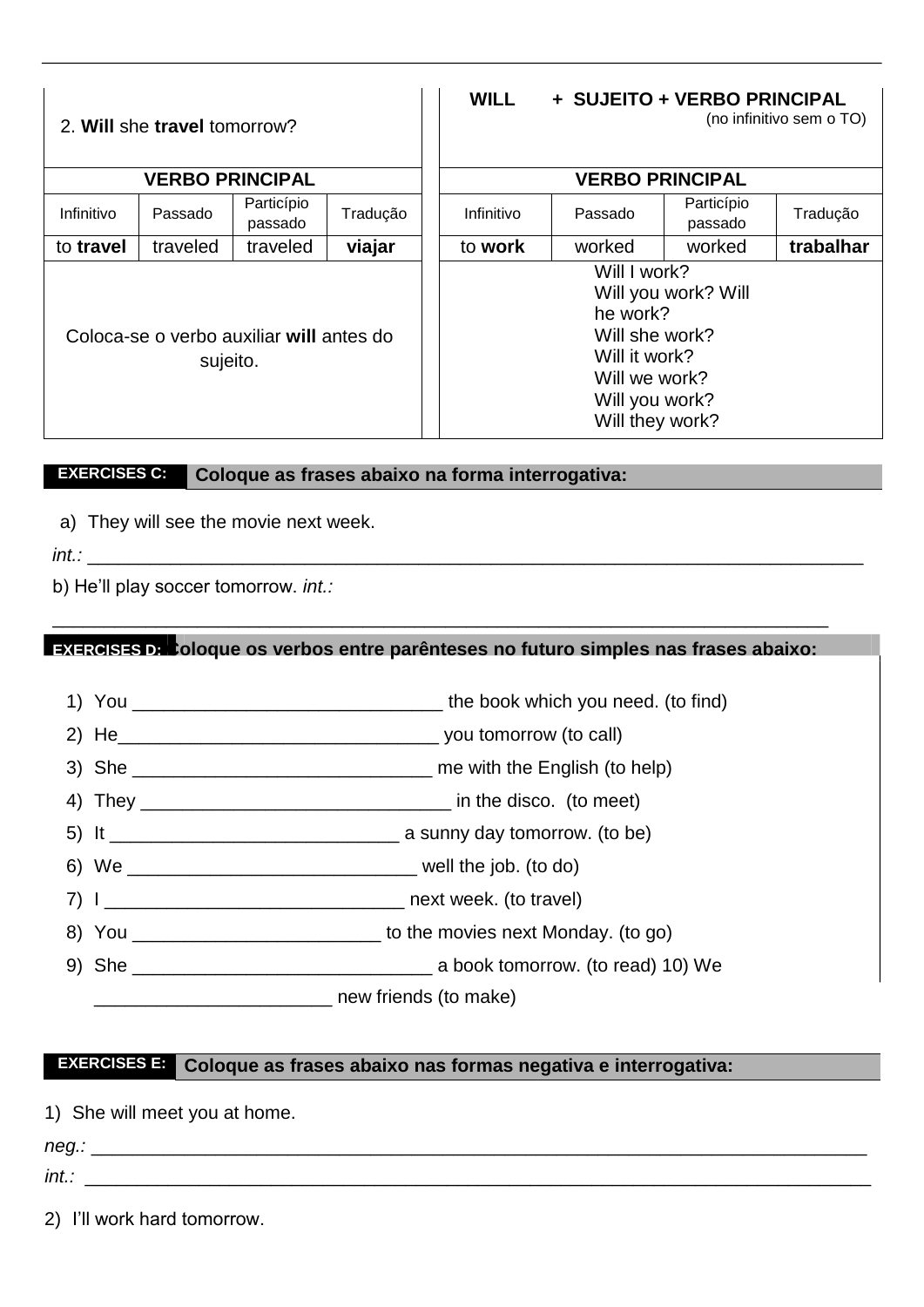| int.<br><u> Alexandro de la contrada de la contrada de la contrada de la contrada de la contrada de la contrada de la co</u> |  |
|------------------------------------------------------------------------------------------------------------------------------|--|
| 3) They will play soccer tomorrow.                                                                                           |  |
|                                                                                                                              |  |
|                                                                                                                              |  |
| 4) It will cost 47 dollars to fix the car.                                                                                   |  |
| $neg.:$ $\Box$                                                                                                               |  |
|                                                                                                                              |  |
| 5) We will take the children to the park.                                                                                    |  |
|                                                                                                                              |  |
|                                                                                                                              |  |
| 6) The girls will talk to you.                                                                                               |  |
|                                                                                                                              |  |
|                                                                                                                              |  |
| 7) We will arrive on time.                                                                                                   |  |
| neg.                                                                                                                         |  |
|                                                                                                                              |  |
| 8) The bus will leave at 10 o'clock.                                                                                         |  |
|                                                                                                                              |  |
| int.                                                                                                                         |  |

## ✓ **Leia o texto abaixo e responda as questões de A a F**

|              | <b>ONE DAY VOCABULARY</b>                                                                                            |
|--------------|----------------------------------------------------------------------------------------------------------------------|
| $\mathcal I$ | One day I will go to Brazil. I will visit                                                                            |
|              | $a = um, uma$                                                                                                        |
|              | $new = novos$                                                                                                        |
|              | the North and the South. I will eat typical food, and $= e$<br>$north = n$<br><b>beautiful</b> = $lindol$ , $lindas$ |
|              | $on = em$                                                                                                            |
|              | like "feijoada" and "acarajé". I will talk to the Brazilian = brasileira<br>$one = um$                               |
|              | $dance = dancar$                                                                                                     |
|              | <b>Portuguese</b> = português                                                                                        |
|              | 4<br>people. I will make new friends. I will dance $day = dia$ programme = programa                                  |
|              | $eat = corner$                                                                                                       |
|              | $see = ver$<br>Brazilian music, like "Samba" and<br>"Axé". food friends= com = amigosida,                            |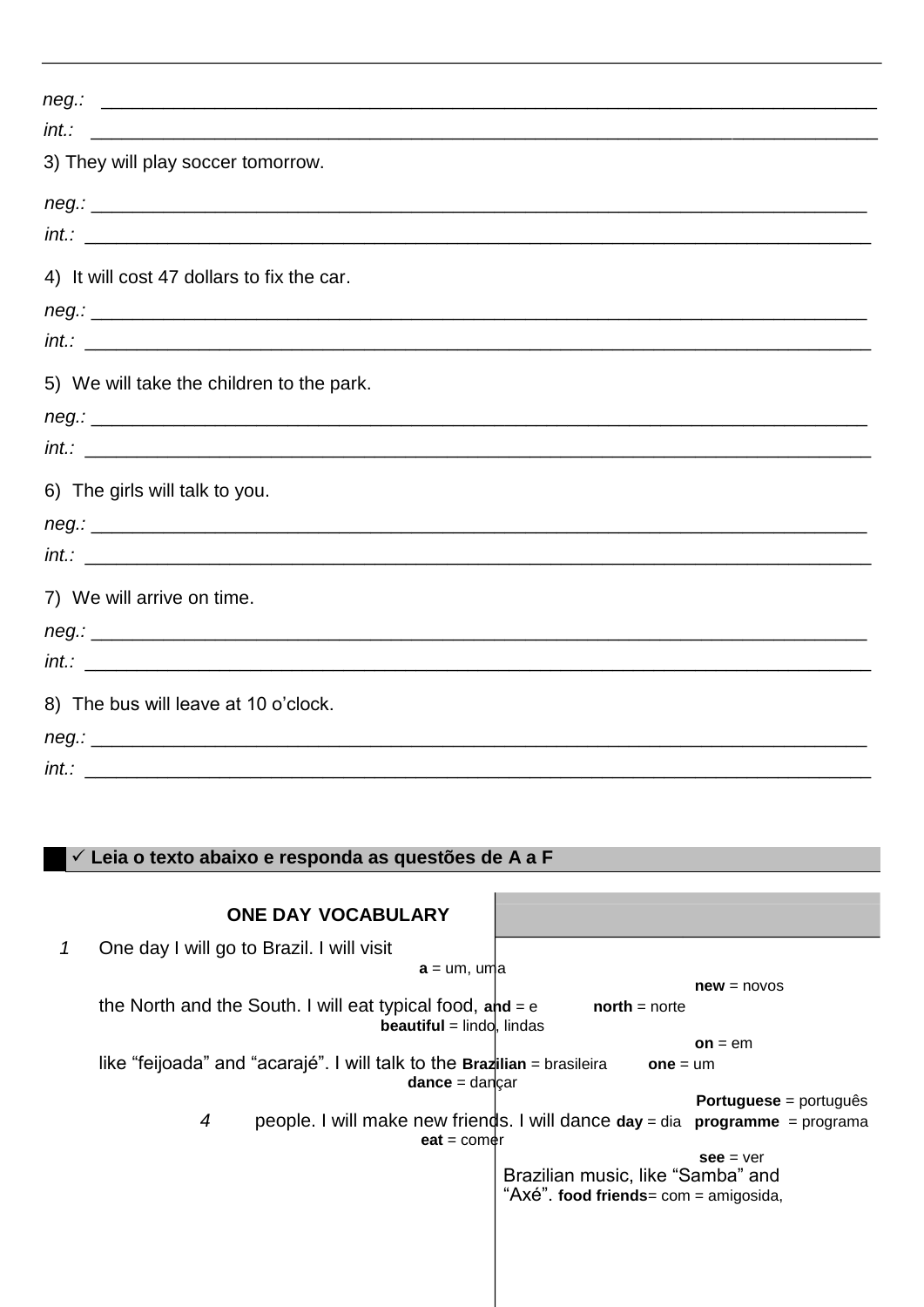alimento **south** = sul **talk** = conversar **go** *=* ir Yesterday I watched a programme on TV about **I** = eu the = o, a, os, as **to** = para, com **in**  $=$  em *7* Brazil. It is a beautiful place, I will love this  $i$ s =  $\acute{e}$  this = este **typical** = típica **it**  = ele country located in South America. I will see **located** = localizado **visit** = visitar **watched** = assisti, vi **love**  $=$  amar wonderful beaches and I will learn Portuguese. **music** = música **yesterday** = ontem

#### **A) Combine as colunas adequadamente com base no significado das palavras:**

| $(1)$ about    |   | ) pessoas           |
|----------------|---|---------------------|
| (2) beaches    |   | ) aprender          |
| $(3)$ country  | ( | ) sobre, a respeito |
| $(4)$ eat      |   | ) como, tais como   |
| $(5)$ learn    |   | ) fazer             |
| $(6)$ like     |   | ) lugar             |
| $(7)$ make     |   | ) maravilhoso       |
| $(8)$ people   |   | ) país              |
| $(9)$ place    |   | ) praias            |
| (10) wonderful |   | comer               |

## **B) De acordo com o texto, escreva certo (C) ou errado (E) em cada frase a baixo:**

- 1. ( ) O Brasil é localizado no continente sul-americano.
- 2. ( ) Samba e axé são músicas típicas do Brasil.
- 3. ( ) Feijoada e acarajé são comidas típicas do sul do Brasil.

## **C) De acordo com o texto, escreva certo (C) ou errado (E) em cada frase a baixo:**

\_\_\_\_\_\_\_\_\_\_\_\_\_\_\_\_\_\_\_\_\_\_\_\_\_\_\_\_\_\_\_\_\_\_\_\_\_\_\_\_\_\_\_\_\_\_\_\_\_\_\_\_\_\_\_\_\_\_\_\_\_\_\_\_\_\_\_\_\_\_\_\_\_\_\_\_\_\_\_\_

\_\_\_\_\_\_\_\_\_\_\_\_\_\_\_\_\_\_\_\_\_\_\_\_\_\_\_\_\_\_\_\_\_\_\_\_\_\_\_\_\_\_\_\_\_\_\_\_\_\_\_\_\_\_\_\_\_\_\_\_\_\_\_\_\_\_\_\_\_\_\_\_\_\_\_\_\_\_\_\_

\_\_\_\_\_\_\_\_\_\_\_\_\_\_\_\_\_\_\_\_\_\_\_\_\_\_\_\_\_\_\_\_\_\_\_\_\_\_\_\_\_\_\_\_\_\_\_\_\_\_\_\_\_\_\_\_\_\_\_\_\_\_\_\_\_\_\_\_\_\_\_\_\_\_\_\_\_\_\_\_

- 1. ( ) Brazilian typical music is only "Samba".
- 2. ( ) Portuguese is not Brazil official language.
- 3. ( ) Brazil is beautiful country.

## **D) Responda EM PORTUGUÊS segundo o texto:**

Quais são as comidas típicas brasileiras citadas?

## **E) Responda EM INGLÊS segundo o texto:**

What will the author see in Brazil?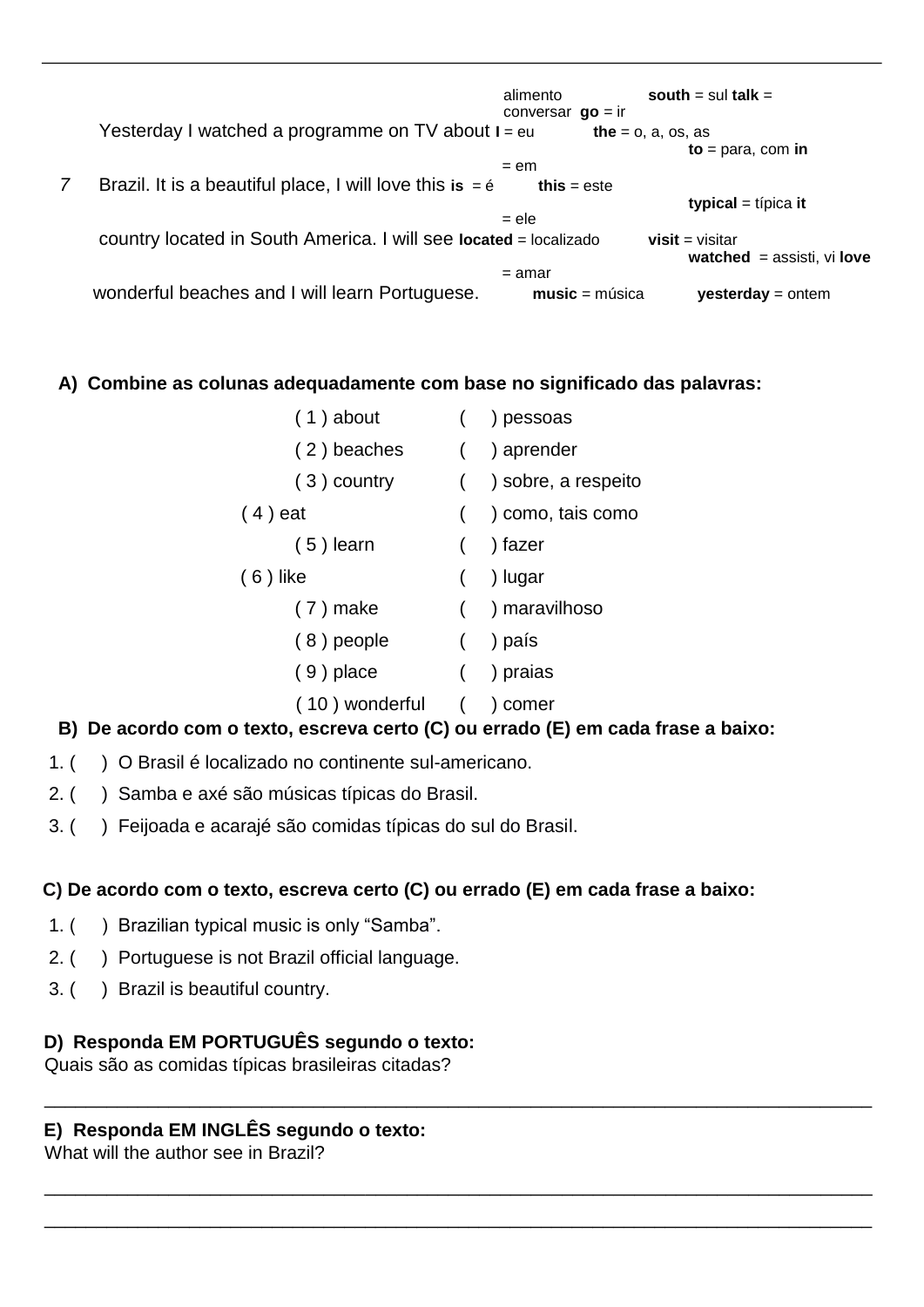## ☺ **Leia a história em quadrinhos abaixo e responda as questões de A a E.**



*Fonte: PAS –CESP/UnB*

## **A) Sobre a historia em quadrinhos acima, julgue os seguintes itens [Certo (C) ou Errado (E)]:**

- 1) ( ) Gary e Nigel fizeram uma aposta.
- 2) ( ) Nigel estava confiante da vitória.
- 3) ( ) Gary pediu para Nigel parar de dançar.
- 4) ( ) Depois de desenhar as linhas, Nigel ficou confuso e voltou para verificar.
- 5) ( ) Os bastões têm propriedades mágicas.
- 6) ( ) Linha paralelas se encontram se traçadas por bastões.
- 7) ( ) Linhas paralelas parecem se encontrar.
- 8) ( ) Eles usaram os bastões para medir as linhas.

#### **B) A frase, "...***did you know...?***", está em que tempo verbal? Forma negativa, interrogativa ou afirmativa?**

| $R$ .: |  |
|--------|--|
| Neg.:  |  |
| Int.   |  |

#### **C) Na oração "***I'll take a stick.***" qual é o tempo verbal? Por quê? Coloque esta frase na forma negativa e interrogativa.**

R.: \_\_\_\_\_\_\_\_\_\_\_\_\_\_\_\_\_\_\_\_\_\_\_\_\_\_\_\_\_\_\_\_\_\_\_\_\_\_\_\_\_\_\_\_\_\_\_\_\_\_\_\_\_\_\_\_\_\_\_\_\_\_\_\_\_\_\_\_\_\_\_\_\_\_\_\_

*Neg.:* \_\_\_\_\_\_\_\_\_\_\_\_\_\_\_\_\_\_\_\_\_\_\_\_\_\_\_\_\_\_\_\_\_\_\_\_\_\_\_\_\_\_\_\_\_\_\_\_\_\_\_\_\_\_\_\_\_\_\_\_\_\_\_\_\_\_\_\_\_\_\_\_\_\_

*Int.:* \_\_\_\_\_\_\_\_\_\_\_\_\_\_\_\_\_\_\_\_\_\_\_\_\_\_\_\_\_\_\_\_\_\_\_\_\_\_\_\_\_\_\_\_\_\_\_\_\_\_\_\_\_\_\_\_\_\_\_\_\_\_\_\_\_\_\_\_\_\_\_\_\_\_\_

**D) Qual o nome do fenômeno que explica para o Gary o "suposto" encontro das linhas paralelas e por que ele perdeu a aposta para o Nigel.** 

R.: \_\_\_\_\_\_\_\_\_\_\_\_\_\_\_\_\_\_\_\_\_\_\_\_\_\_\_\_\_\_\_\_\_\_\_\_\_\_\_\_\_\_\_\_\_\_\_\_\_\_\_\_\_\_\_\_\_\_\_\_\_\_\_\_\_\_\_\_\_\_\_\_\_\_\_\_

| <b>EXERCISES</b> | Traduza as frases abaixo no futuro simples para o PORTUGUÊS: |
|------------------|--------------------------------------------------------------|
|                  |                                                              |